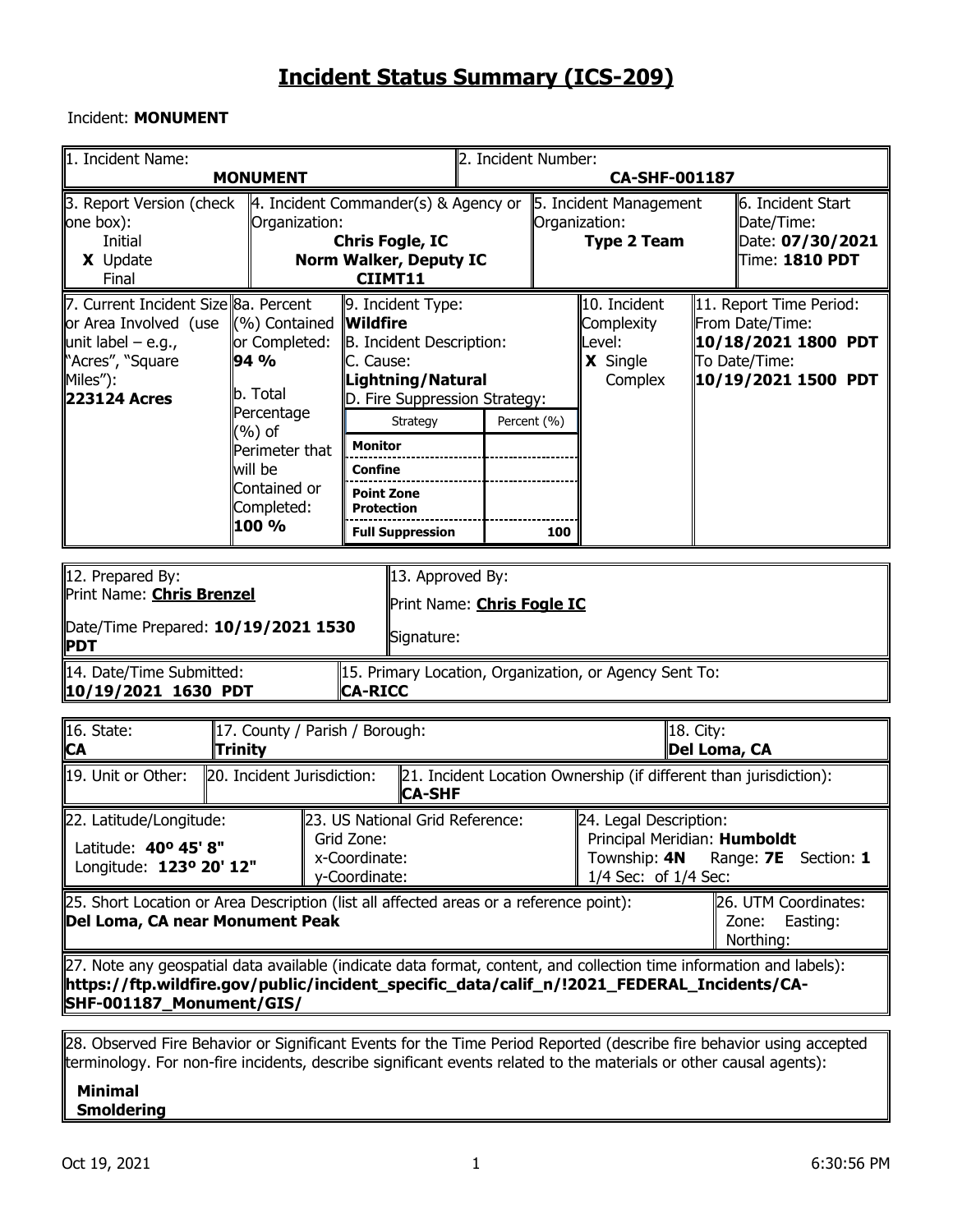#### Incident: **MONUMENT**

#### Narrative:

**The fire continues to be confined to scattered heavy logs, stump holes and snags well interior of control lines. As the forecasted heavy rains impact the fire area over the next 7-10 days the fire should be all but extinguished.** 

29. Primary Fuel Model, Materials, or Hazards Involved (hazardous chemicals, fuel types, infectious agents, radiation, etc):

**Timber (Grass and Understory) Timber (Litter and Understory) Brush (2 feet)**

Narrative:

**The primary carrier of fire at lower elevations is grass and shrub mix. In the mid to upper elevation the fuels are heavy forest litter with shrubs and small trees. There are pockets of heavy dead and down. Fuels are fully cured and available for ignition.**

| 30. Damage Assessment Information (summarize<br>damage and/or restriction of use or availability to | A. Structural Summary                    | B. # Threatened (up<br>to $72$ hrs) | C. $#$<br>Damaged | $D.$ #<br>Destroyed |
|-----------------------------------------------------------------------------------------------------|------------------------------------------|-------------------------------------|-------------------|---------------------|
| residential or commercial property, natural resources,                                              | E. Single Residences                     |                                     |                   | 20                  |
| critical infrastructure and key resources, etc):                                                    | F. Multiple Residences                   |                                     |                   |                     |
|                                                                                                     | G. Mixed Commercial /<br>Residential     |                                     |                   |                     |
|                                                                                                     | H. Nonresidential<br>Commercial Property |                                     |                   |                     |
|                                                                                                     | I. Other Minor Structures                |                                     |                   | 31                  |

| 31. Public Status Summary:                          |                             |                                    | 32. Responder Status Summary:  |                                             |                             |                                    |                                |  |
|-----------------------------------------------------|-----------------------------|------------------------------------|--------------------------------|---------------------------------------------|-----------------------------|------------------------------------|--------------------------------|--|
| C. Indicate the Number of Civilians (Public) Below: |                             |                                    |                                | C. Indicate the Number of Responders Below: |                             |                                    |                                |  |
|                                                     | Previous<br>Report<br>Total | A. $#$ this<br>Reporting<br>Period | B.<br>Total<br>$#$ to-<br>date |                                             | Previous<br>Report<br>Total | A. $#$ this<br>Reporting<br>Period | В.<br>Total<br>$#$ to-<br>date |  |
| D. Fatalities                                       | ŋ                           |                                    | 0                              | D. Fatalities                               | U                           |                                    |                                |  |
| E. With Injuries/Illness                            | o                           |                                    | 0                              | E. With Injuries/Illness                    | 14                          | o                                  | 14                             |  |
| F. Trapped/In Need of Rescue                        | O                           |                                    | 0                              | F. Trapped/In Need of Rescue                | 0                           |                                    |                                |  |
| G. Missing                                          | O                           |                                    | o                              | G. Missing                                  | 0                           |                                    |                                |  |
| H. Evacuated                                        | 0                           |                                    | 0                              | H. Evacuated                                | 0                           |                                    | n                              |  |
| I. Sheltering in Place                              | ŋ                           |                                    | 0                              | I. Sheltering in Place                      | 0                           |                                    |                                |  |
| J. In Temporary Shelters                            | 0                           |                                    | 0                              | J. In Temporary Shelters                    | 0                           |                                    |                                |  |
| K. Have Received Mass<br>Immunizations              | 0                           |                                    | $\mathbf o$                    | K. Have Received Mass<br>Immunizations      | 0                           |                                    | o                              |  |
| L. Require Immunizations                            | O                           |                                    | 0                              | L. Require Immunizations                    | 0                           |                                    |                                |  |
| M. In Quarantine                                    | 0                           |                                    | 0                              | M. In Quarantine                            | 0                           |                                    |                                |  |
| N. Total # Civilians (Public)<br>Affected:          | $\bf{0}$                    |                                    | 0                              | N. Total # Responders Affected:             | 14                          | n                                  | 14                             |  |

| 33. Life, Safety, and Health Status/Threat Remarks:                      | 34. Life, Safety, and Health Threat |
|--------------------------------------------------------------------------|-------------------------------------|
| 35. Weather Concerns (synopsis of current and predicted weather; discuss | Management:                         |
| related factors that may cause concern):                                 |                                     |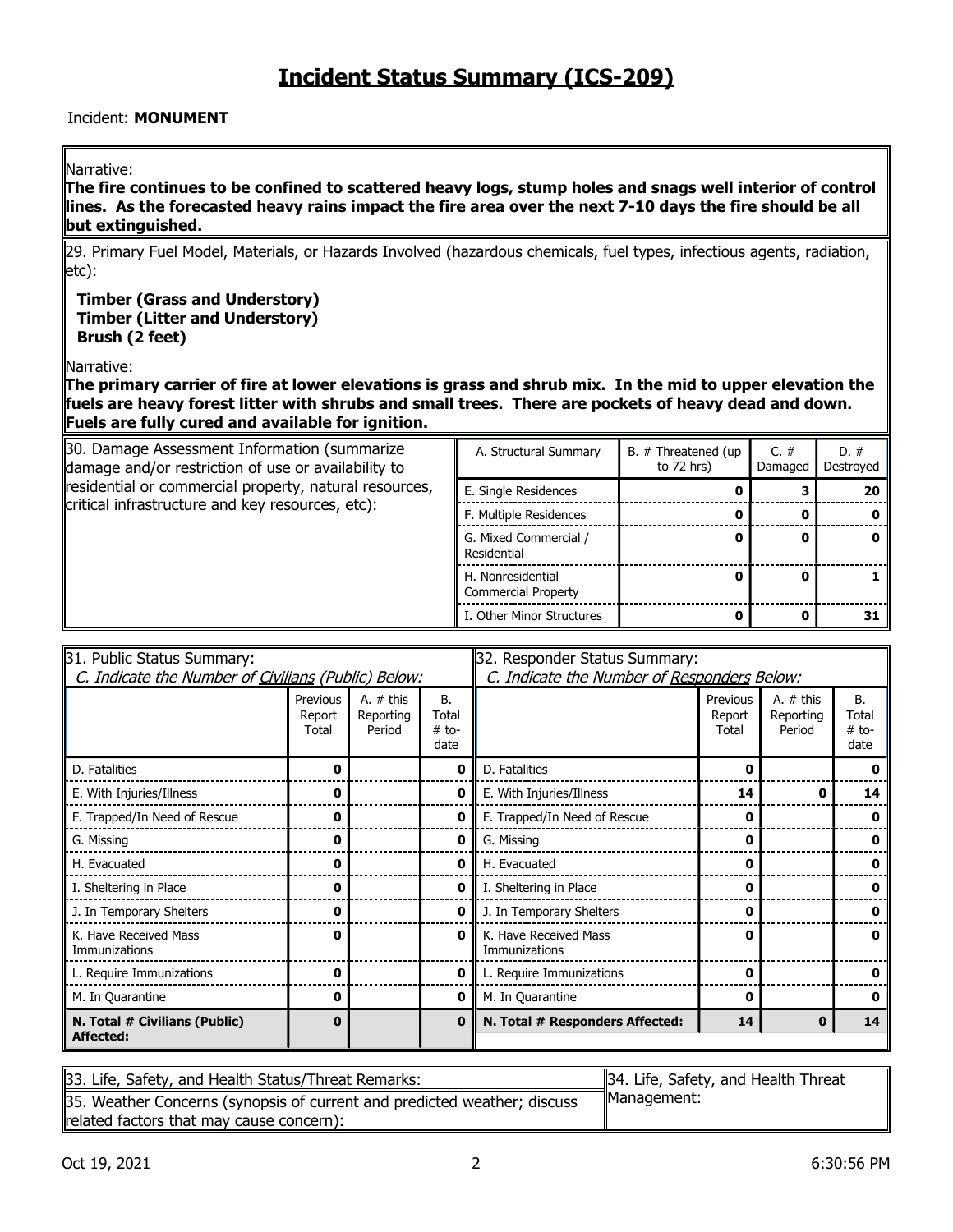#### Incident: **MONUMENT**

| A frontal zone and 50-70 kt pre-frontal southerly coastal barrier jet                                                                     |                                   | Active?      |
|-------------------------------------------------------------------------------------------------------------------------------------------|-----------------------------------|--------------|
| were approaching NWRN CA this afternoon. South-southeast winds                                                                            | A. No Likely Threat               |              |
| gusting from 40 to 60 mph will increase in coverage across the EKA                                                                        | <b>B. Potential Future Threat</b> |              |
| CWA under the influence of the jet and a tightening surface pressure                                                                      |                                   |              |
| gradient. Otherwise, light to moderate rainfall was beginning to                                                                          | C. Mass Notifications in Progress |              |
| spread across the coast. Rain will become moderate to locally heavy<br>in intensity during the 5PM to 11PM time period, with the greatest | D. Mass Notifications Completed   |              |
| rainfall totals approaching 2 inches occurring across southwest                                                                           | E. No Evacuation(s) Imminent      |              |
| windward facing terrain. In addition, southerly upslope flow over                                                                         | F. Planning for Evacuation        |              |
| the Trinity Alps combined                                                                                                                 | G. Planning for Shelter-in-Place  |              |
| with possible wet bulb cooling and the "melting effect" will aid in                                                                       | H. Evacuation(s) in Progress      |              |
| lowering snowlevels to around 5000 feet MSL. That will support                                                                            | I. Shelter-in-Place in Progress   |              |
| advisory level snowfall at Scott Mountain Summit on Highway 3,                                                                            | J. Repopulation in Progress       |              |
| which could be hazardous for motorists driving across the pass<br>tonight. An upper-level trough is forecast to amplify offshore during   | K. Mass Immunization in Progress  |              |
| Thursday. Ascent associated with low/mid-level WAA and isentropic                                                                         | L. Mass Immunization Complete     |              |
| upglide will develop downstream from the trough over NRN CA, and                                                                          | M. Quarantine in Progress         |              |
| aid in light to moderate rainfall spreading north Thursday morning                                                                        | N. Area Restriction in Effect     |              |
| into early afternoon. Thereafter, frontal precipitation will spread                                                                       | O. Road Closure                   | $\mathbf{x}$ |
| east across the coast Thursday evening and contribute toward an<br>additional 1 to 3 inches of rainfall over NWRN CA, with the highest    | P. Trail Closure                  | X            |
| totals once again expected along west-southwest facing mountain                                                                           |                                   |              |
| slopes and ridges. Rain is then forecast to exit the region Friday,                                                                       | Q. Area Closure                   | X            |
| with another round of rain forecast to occur Saturday afternoon,                                                                          |                                   |              |
| Sunday afternoon, and Monday. Robust westerly moisture flux                                                                               |                                   |              |
| associated with an atmospheric river is evident in model guidance                                                                         |                                   |              |
| Sunday and Monday, but the the largest water vapor transport is                                                                           |                                   |              |
| forecast to occur south of the EKA CWA. Nevertheless, a substantial                                                                       |                                   |              |
| amount of rainfall will occur through Monday, with                                                                                        |                                   |              |
| totals ranging from 5 to 7 inches in valley locations to in excess of                                                                     |                                   |              |
| 10 inches across favored topography. In addition, periods of gusty                                                                        |                                   |              |
| south and west wind will be probable as frontal waves move                                                                                |                                   |              |
| onshore Sunday and Monday.                                                                                                                |                                   |              |
| 136 Projected Incident Activity Potential Movement Escalation or Spread and influencing factors during the next                           |                                   |              |

1 Incident Activity, Potential, Movement, Escalation, or Spread and influencing factors during the next operational period and in 12-, 24-, 48-, and 72-hour time frames:

**Minimal fire activity expected. Smoldering in standing snags and large downed logs continues.**  Potential for roll out remains as trees burnout.

12 hours:

**Snow before 11pm, then snow showers after 11pm. Low around 38. South wind 5 to 10 mph becoming light after midnight. Chance of precipitation is 100%. New snow accumulation of 3 to 5 inches possible above 4500 ft.**

**Minimal fire activity expected. Smoldering stumps holes, and standing snags expected. Forecasted wetting rains continuing and reducing remaining activity and possibly extinguish some remaining hotspots. Increasing possibility of debris flows and impacts to major travel routes and communities.** 

24 hours: **Showers, mainly before 11am. High near 40. South wind 7 to 9 mph. Chance of precipitation is 90%. New precipitation amounts between a tenth and quarter of an inch possible. Wednesday Night A 50 percent chance of showers. Mostly cloudy, with a low around 39. South southeast wind 6 to 8 mph. New precipitation amounts between a tenth and quarter of an inch possible.**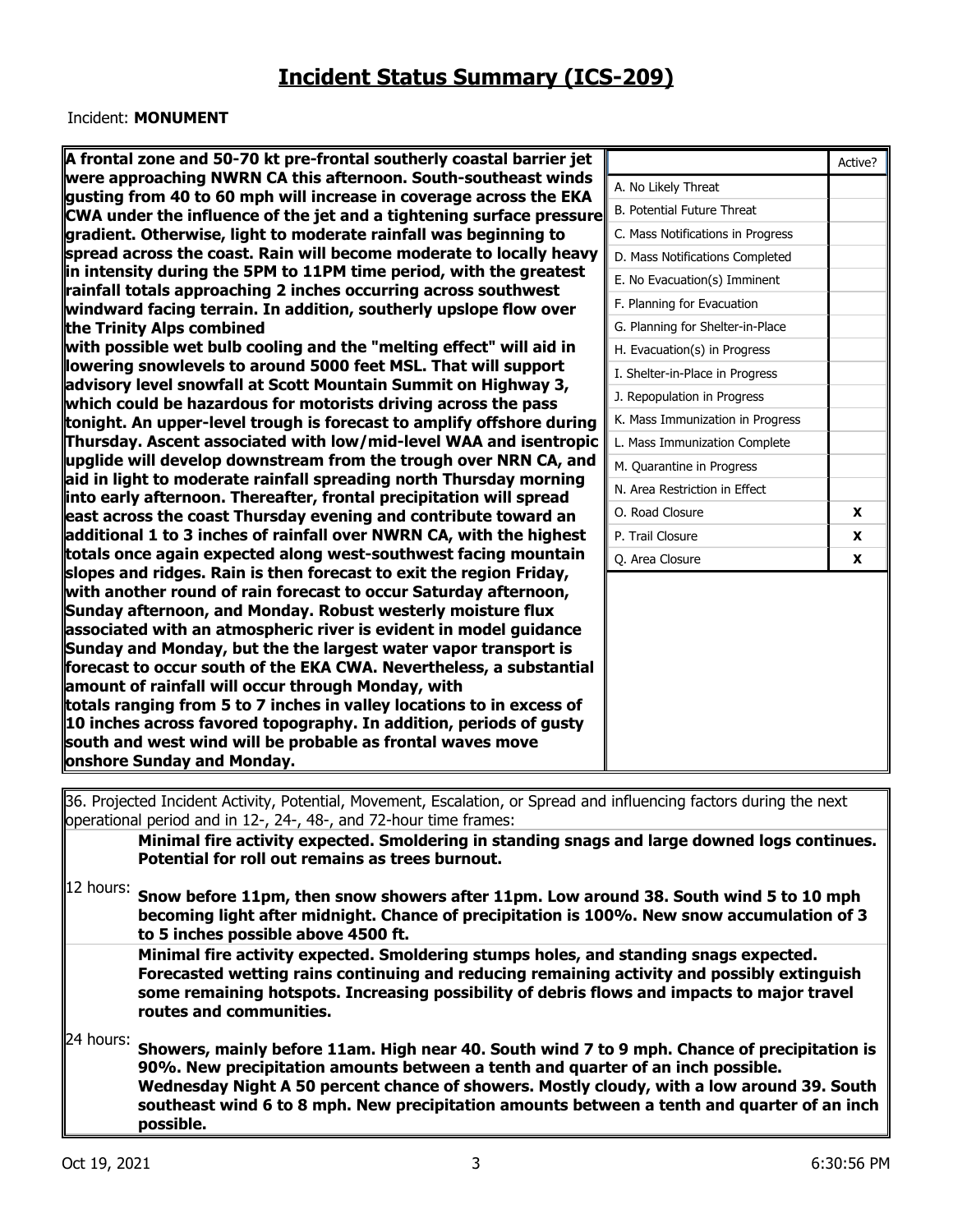#### Incident: **MONUMENT**

| Smoldering in stump holes, and snags is possible but becoming less likely as rainfall continues<br>over the fire.                                                                                                                                                                                                                                                                                                                                                                                                        |
|--------------------------------------------------------------------------------------------------------------------------------------------------------------------------------------------------------------------------------------------------------------------------------------------------------------------------------------------------------------------------------------------------------------------------------------------------------------------------------------------------------------------------|
| $\parallel$ 48 hours: Rain. High near 44. South southeast wind around 9 mph. Chance of precipitation is 90%. New<br>precipitation amounts between a quarter and half of an inch possible.<br>Thursday Night Rain. Low around 41. South wind around 9 mph. Chance of precipitation is<br>90%. New precipitation amounts between 1 and 2 inches possible.                                                                                                                                                                  |
| More wetting rains will all but extinguish the fire with any heat remaining confined to stump<br>holes and heavy dead and down.                                                                                                                                                                                                                                                                                                                                                                                          |
| 72 hours:<br>Showers. High near 42. Chance of precipitation is 90%. New precipitation amounts between a<br>quarter and half of an inch possible.<br>Friday Night A chance of showers. Cloudy, with a low around 35.                                                                                                                                                                                                                                                                                                      |
| Current forecast guidance supports seven day rainfall totals ranging from 6-10"<br>inches along west facing mountain slopes and ridges to the north. This heavy<br>Anticipated after 72 hours: rainfall will all but extinguish any remaining fire. The suppression action of the<br>rain could be out weighed by the damage any debris flow or flooding that might<br>occur due to the unusually high rain fall totals.                                                                                                 |
| 37. Strategic Objectives (define planned end-state for incident):                                                                                                                                                                                                                                                                                                                                                                                                                                                        |
| <b>Management Objectives:</b>                                                                                                                                                                                                                                                                                                                                                                                                                                                                                            |
| Ensure safety for firefighters and the public through hazard recognition and application of the risk<br>management process.                                                                                                                                                                                                                                                                                                                                                                                              |
|                                                                                                                                                                                                                                                                                                                                                                                                                                                                                                                          |
| Protect property - both public and private - including the following assets: Hwy 299 corridor, commercial<br>timber lands, natural resource values of Trinity Alps Wilderness, designated wild and scenic rivers and<br>inventory roadless areas.                                                                                                                                                                                                                                                                        |
| Mitigate the spread of Covid-19, abiding by local measures, and enforcing and instituting 2020<br>precautions.                                                                                                                                                                                                                                                                                                                                                                                                           |
| Integrate with cooperating agencies to protect private and public property of Junction City, Burnt<br>Ranch, Trinity Village, Hayfork and Hyampom.                                                                                                                                                                                                                                                                                                                                                                       |
| This is a full suppression incident. Roads, ridges, and other natural or manmade breaks and features will<br>be utilized to increase holding opportunities to keep the fire as small as possible.                                                                                                                                                                                                                                                                                                                        |
| <b>Operational Objectives:</b><br>Protect values of concern by ensuring fire remains in current footprint.                                                                                                                                                                                                                                                                                                                                                                                                               |
| Provide aerial resources for initial attack within the Temporary Flight Restriction area.                                                                                                                                                                                                                                                                                                                                                                                                                                |
| Coordinate with resource advisors to minimize natural and cultural resource damage. Conduct<br>suppression repair activities in line with the objectives identified in the Fire Suppression Repair Plan.                                                                                                                                                                                                                                                                                                                 |
| 38. Current Incident Threat Summary and Risk Information in 12-, 24-, 48-, and 72-hour timeframes and beyond.<br>Summarize primary incident threats to life, property, communities and community stability, residences, health care<br>facilities, other critical infrastructure and key resources, commercial facilities, natural and environmental resources,<br>cultural resources, and continuity of operations and/or business. Identify corresponding incident-related potential<br>economic or cascading impacts: |
| Commercial: Recreation industry, including river rafting, guide operations, fishing and hunting,                                                                                                                                                                                                                                                                                                                                                                                                                         |
| 12 hours: and tourism continue to be impacted by the closures. These closures reduce the number of<br>people visiting the area effecting tax revenue and sales at local business that count on income                                                                                                                                                                                                                                                                                                                    |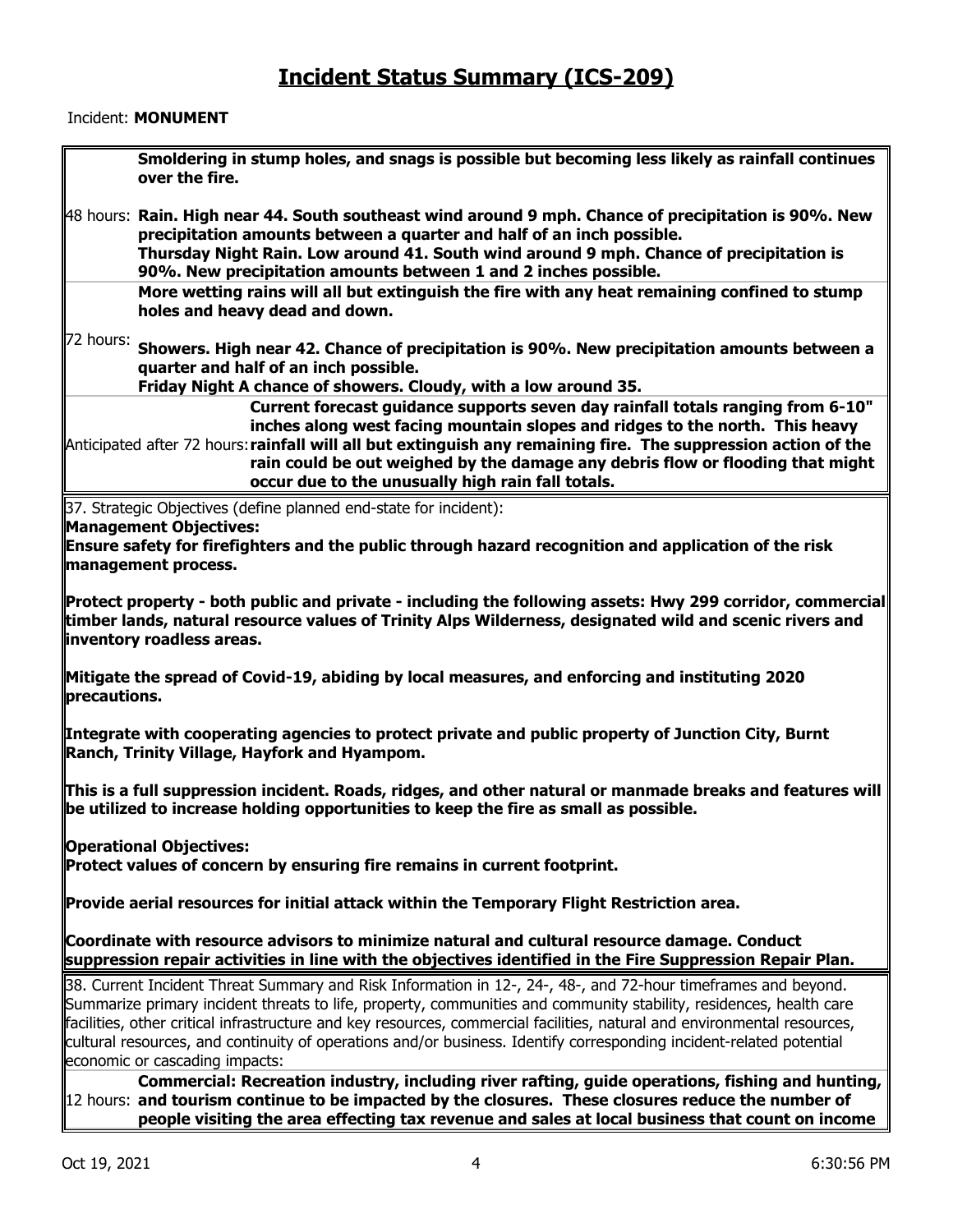#### Incident: **MONUMENT**

|                | related to these outdoor activities.<br>Infrastructure: PG&E Transmission lines, PG&E and Trinity County PUD distribution lines, PG&E<br>substations, domestic water sources including streams, rivers, and wells. Hazard trees and the<br>movement of burned unstable slopes could impact the 299 which is the major East/West travel<br>corridor to the coast. Any heavy rains could cause serious impacts to highway.<br>Threatened and Endangered Species and habitat: Northern Spotted Owl, Fisher, Coho Salmon,<br><b>Chinook Salmon.</b><br>Recreation industry, including river rafting, guide operations, fishing and hunting, and tourism<br>continue to be impacted by the closures. These closures reduce the number of people visiting<br>the area effecting tax revenue and sales at local business that count on income related to these<br>outdoor activities. Hazard trees and the movement of burned unstable slopes that could<br>impact the 299 which is the major East/West travel corridor to the coast. Any heavy rains<br>could cause serious impacts to the highway and all other travel routes within the fire area. Any<br>debris flows or mudslide that impact the roads will also affect the mainstem and East Fork<br>North Fork Trinity River watershed with an impact to anadromous fish habitat as the spawn is<br>just starting. Archeologic sites including historic and pre-historic. Native American cultural,<br>ceremonial, and botanical sites could also be impacted by mud and debris flows. |
|----------------|----------------------------------------------------------------------------------------------------------------------------------------------------------------------------------------------------------------------------------------------------------------------------------------------------------------------------------------------------------------------------------------------------------------------------------------------------------------------------------------------------------------------------------------------------------------------------------------------------------------------------------------------------------------------------------------------------------------------------------------------------------------------------------------------------------------------------------------------------------------------------------------------------------------------------------------------------------------------------------------------------------------------------------------------------------------------------------------------------------------------------------------------------------------------------------------------------------------------------------------------------------------------------------------------------------------------------------------------------------------------------------------------------------------------------------------------------------------------------------------------------------------------------------------|
|                | Threats remain but they will be unrelated to fire spread and more focused on the possibility of<br>storms causing mud/debris flows and trees falling during wind events. This could cause<br>24 hours: movement of the unstable burned slopes and effecting travel corridors and infrastructure.<br>Theses conditions could also make driving hazardous and the forecast continue to increase<br>rainfall totals.                                                                                                                                                                                                                                                                                                                                                                                                                                                                                                                                                                                                                                                                                                                                                                                                                                                                                                                                                                                                                                                                                                                      |
| 48 hours:      | All threats remain and could increase as the soils become saturated the potential for movement<br>including land slides increases.                                                                                                                                                                                                                                                                                                                                                                                                                                                                                                                                                                                                                                                                                                                                                                                                                                                                                                                                                                                                                                                                                                                                                                                                                                                                                                                                                                                                     |
| 72 hours:      | Rain could be locally heavy at times. With more rain in the forecast through out the week.<br>Lowering snow levels and dangerous driving conditions.                                                                                                                                                                                                                                                                                                                                                                                                                                                                                                                                                                                                                                                                                                                                                                                                                                                                                                                                                                                                                                                                                                                                                                                                                                                                                                                                                                                   |
|                | All areas previously discussed could still be impacted. Long series of wetting<br>Anticipated after 72 hours: rains is forecast and indicating increasing possibility of rain and snow above<br>4000ft with highest threats over the coming weekend.                                                                                                                                                                                                                                                                                                                                                                                                                                                                                                                                                                                                                                                                                                                                                                                                                                                                                                                                                                                                                                                                                                                                                                                                                                                                                   |
|                | 39. Critical Resource Needs in 12-, 24-, 48-, and 72-hour timeframes and beyond to meet critical incident objectives.<br>List resource category, kind, and/or type, and amount needed, in priority order:                                                                                                                                                                                                                                                                                                                                                                                                                                                                                                                                                                                                                                                                                                                                                                                                                                                                                                                                                                                                                                                                                                                                                                                                                                                                                                                              |
| 12 hours: None |                                                                                                                                                                                                                                                                                                                                                                                                                                                                                                                                                                                                                                                                                                                                                                                                                                                                                                                                                                                                                                                                                                                                                                                                                                                                                                                                                                                                                                                                                                                                        |
| 24 hours: None |                                                                                                                                                                                                                                                                                                                                                                                                                                                                                                                                                                                                                                                                                                                                                                                                                                                                                                                                                                                                                                                                                                                                                                                                                                                                                                                                                                                                                                                                                                                                        |
| 48 hours:      |                                                                                                                                                                                                                                                                                                                                                                                                                                                                                                                                                                                                                                                                                                                                                                                                                                                                                                                                                                                                                                                                                                                                                                                                                                                                                                                                                                                                                                                                                                                                        |
| 72 hours:      |                                                                                                                                                                                                                                                                                                                                                                                                                                                                                                                                                                                                                                                                                                                                                                                                                                                                                                                                                                                                                                                                                                                                                                                                                                                                                                                                                                                                                                                                                                                                        |
|                | Anticipated after 72 hours: None                                                                                                                                                                                                                                                                                                                                                                                                                                                                                                                                                                                                                                                                                                                                                                                                                                                                                                                                                                                                                                                                                                                                                                                                                                                                                                                                                                                                                                                                                                       |
|                | 40. Strategic Discussion: Explain the relation of overall strategy, constraints, and current available information to:<br>1) critical resource needs identified above,<br>2) the Incident Action Plan and management objectives and targets,<br>3) anticipated results.<br>Explain major problems and concerns such as operational challenges, incident management problems, and social,                                                                                                                                                                                                                                                                                                                                                                                                                                                                                                                                                                                                                                                                                                                                                                                                                                                                                                                                                                                                                                                                                                                                               |

political, economic, or environmental concerns or impacts.

**Monitoring the fire line that is located in the wilderness as well as patrolling other areas of the fire. Fire continues to smolder on most divisions, away from control lines and should continue to diminish and possibly fully extinguished with the forecasted series of rain events this week. The current strategy being implemented is suppression rehab and hazard tree mitigation. The overall objective is to meet strategic goals while also targeting a transfer of the incident to a local organization in the next 2 days. Approximately 66% suppression repair lines have been repaired and approved, 6% has been completed and is awaiting inspection. This includes hazard tree mitigation and 102 miles remain of identified**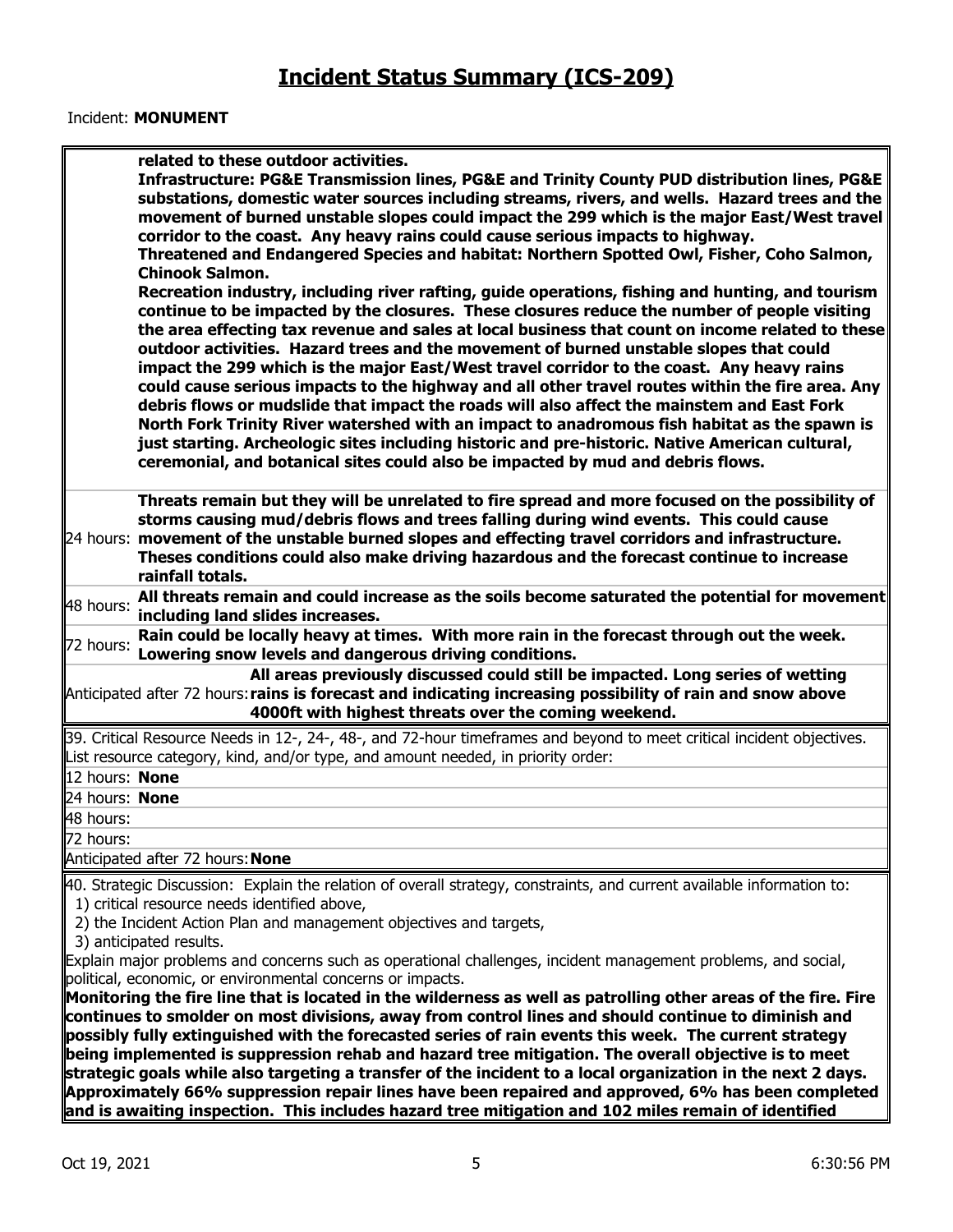#### Incident: **MONUMENT**

#### **repair.**

41. Planned Actions for Next Operational Period:

**Monitor for fire threats in a effort to keep fire within containment lines, minimizing impacts values at risk. Increase containment of open fire line where safe to do so. Repair damage, minimizing negative environmental effects by stabilizing soil conditions and erosion along with restoring resource conditions caused by fire suppression activities following Suppression Repair Plan standards and removing hazard trees along road corridors.** 

42. Projected Final Incident Size/Area (use unit label – e.g., "Acres", "Square Miles"): **225,000**

43. Anticipated Incident Containment or Completion Date: **11/01/2021**

44. Projected Significant Resource Demobilization Start Date:

45. Estimated Incident Costs to Date: **\$161,651,891.00**

46. Projected Final Incident Cost Estimate: **\$162,000,000.00**

47. Remarks (or continuation of any blocks above – list block number in notation):

**The incident continues to be managed from the ICP in Redding with operational and overhead resources working from two camps, Weaverville and Hayfork. As work is completed base camps will continue to be shut down. We have shut down Willow Creek Camp and Weaverville Camp will be shutting down 10/20 and Hayfork Camp will shut down Thursday 21st. After the camps have shut down the remaining resources will be working out of Weaverville and logistically supported with local facilities. The change to the camp locations is due to the incoming weather and limited personal remaining on the incident. The forecasts are in better agreement , the fire area will be impacted by a series of moderate to strong storms with high elevation snow (4500ft+) over the fire area increasing through the week, this series of storms will be a season ending event for Northern California with rain estimates exceeding 6 inches for the week.** 

**The assessment identified numerous drainages across the Monument fire footprint with a greater than 60% likelihood of producing a debris flow with rainfall rates of 1in/hour over a 15 minute period (0.25in in 15 minutes), and a number of basins with an 80-100% probability of producing a debris flow if these rainfall rates were observed.** 

**-Areas most prone include** 

**-Drainages along Highway 299 near and west of Big Bar** 

**-Drainages along Soldier Creek Road** 

**-Drainages along Hayfork Creek** 

49. Resources (summarize resources by category, kind, and/or type; show # of resources on top  $\frac{1}{2}$  of box, show # of personnel associated with resource on bottom ½ of box): **48. Agency or Org** CR2 CRC HEL3 ENG3 ENG6 DOZR WTDT WTDS MAST SKID TRVH AMBU EXCV **50. Ovhd 51. Tot Pers BIA** Rsrc **0 0 0 0 0 0 0 0 0 0 0 0 0** Pers **0 0 0 0 0 0 0 0 0 0 0 0 0 1 1 BLM** Rsrc **0 0 0 1 0 0 0 0 0 0 0 0 0** Pers **0 0 0 5 0 0 0 0 0 0 0 0 0 4 9 CA** Rsrc **0 1 0 0 0 0 0 0 0 0 0 0 0** Pers **0 10 0 0 0 0 0 0 0 0 0 0 0 34 44 FS** Rsrc **0 0 1 0 1 0 0 0 0 0 0 0 0** Pers **0 0 6 0 3 0 0 0 0 0 0 0 0 40 49**